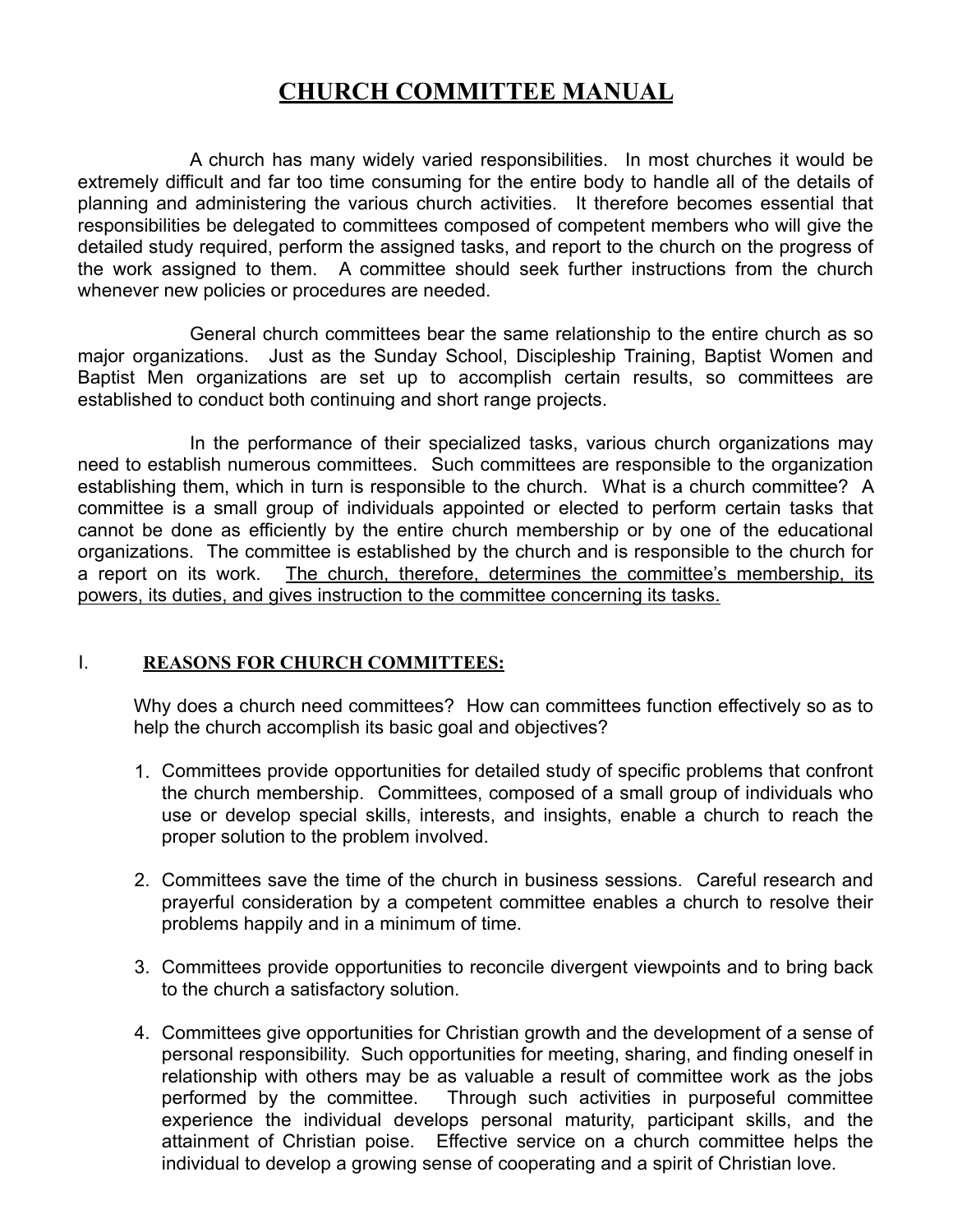5. The stimulation of creative thought and sharing of ideas which occur in the free and uninhibited discussion of a small committee makes possible the discovery of much more effective solutions. The output of an effective committee will usually be much greater than the sum of the ideas of individual committee members who have not had the opportunity to discuss with others the problems at hand. Christians joining together with fellow believers in the spirit of Christ have the promise of His presence and power. A church committee, made up of sincere Christians has, therefore, both the strength of the combined insights of the individual committee members and the promise of the presence, power and instruction of the Holy Spirit. The Holy Spirit seeks to guide Christians in discovering truths that may not have been previously apparent.

#### II. **COMMITTEE MEMBERS:**

Rotation of committee membership is usually wise. Many churches have found that a system of rotation provides aggressive leadership that is in touch with the entire membership and church program and needs. By using a proportionate number of new members on each committee from year to year, the committee may remain representative of the total church. If the rotation plan is followed, one year should elapse after a three year period of service before renaming an individual to the same committee.

#### III. **HOW TO SERVE AS A COMMITTEE CHAIRMAN:**

To serve as chairman of any committee in the church is a privilege which church members should take very seriously.

It is the duty of the chairman to serve as the presiding officer of the committee. He may be appointed to this position by the presiding officer establishing the committee; he may be elected to this position at the time of the committee's establishment; or be elected by the membership of the committee after it has been named.

#### 1. **DUTIES OF THE CHAIRMAN:**

There are specific duties that each committee chairman must perform it the committee is to function effectively.

- 1) Prepare an agenda for consideration at the committee meetings.
- 2) Make necessary plans for the committee meeting and see that all members are properly notified. The time and place of the meeting should be agreeable to the majority of the committee members.
- 3) Gather necessary resource materials needed for effective work. This task may involve the assignment of specific research responsibilities to other committee members.
- 4) Call the meeting to order at the scheduled time.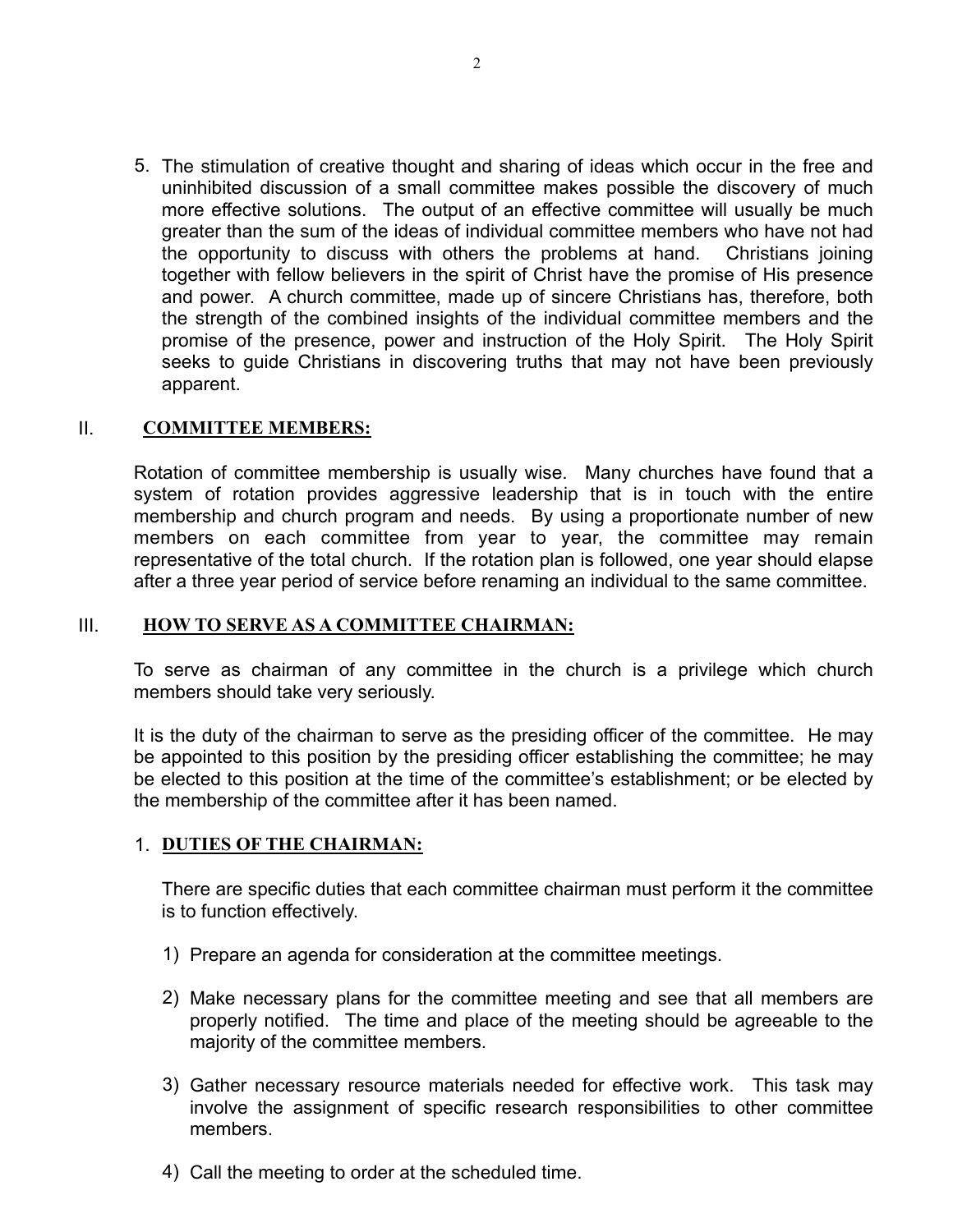- 5) Help the committee to get properly organized for work.
- 6) Develop a clear understanding of what is expected of the committee and the exact dates when reports are to be given.
- 7) Introduce the problem and/or problems assigned to the committee and lead the committee to determine what part of the problem will be dealt with in the present meeting.
- 8) See that a secretary keeps full notes of the committee discussions so that accurate records of the committee's recommendations are recorded. Turn in records of committee meetings to the church clerk so that a complete central file of committee work may be maintained.
- 9) Help the group analyze what needs to be done and lead in a democratic discussion of the problems, securing participation on the part of all committee members.
- 10)Lead the committee, after full consideration, to adopt specific recommendations to report to the church.

# 2. **THERE ARE THREE KINDS OF CHAIRMEN:**

The kind of chairman which a committee has will vitally affect all of its work. There are three basic types of leaders. Committee Chairman usually fall into one of these three types.

- 1) **The Autocratic Leader** The autocratic leader is one who makes all of the decisions himself. He seldom confers with the other members of the committee, and in general, seeks to keep authority and responsibility highly centralized in himself. Unfortunately, some church committees are manipulated and dominated by such aggressive individuals who seek to force others into compliance with their own course of action. Autocratic leadership makes effective committee work very difficult and greatly discourages the growth of new leadership in the church. Committees under autocratic chairmen who maintain rigid control usually accomplish less and encounter more frustration and friction than those committees operating democratically.
- 2) **The Non-Interference Leader** Another type of chairman is the noninterference leader or let-it-alone-leader. With such an individual as a Committee Chairman the committee muddles along with little or no planning with little obvious effort to reach predetermined goals and objections. The non-interference leader provides poor committee leadership.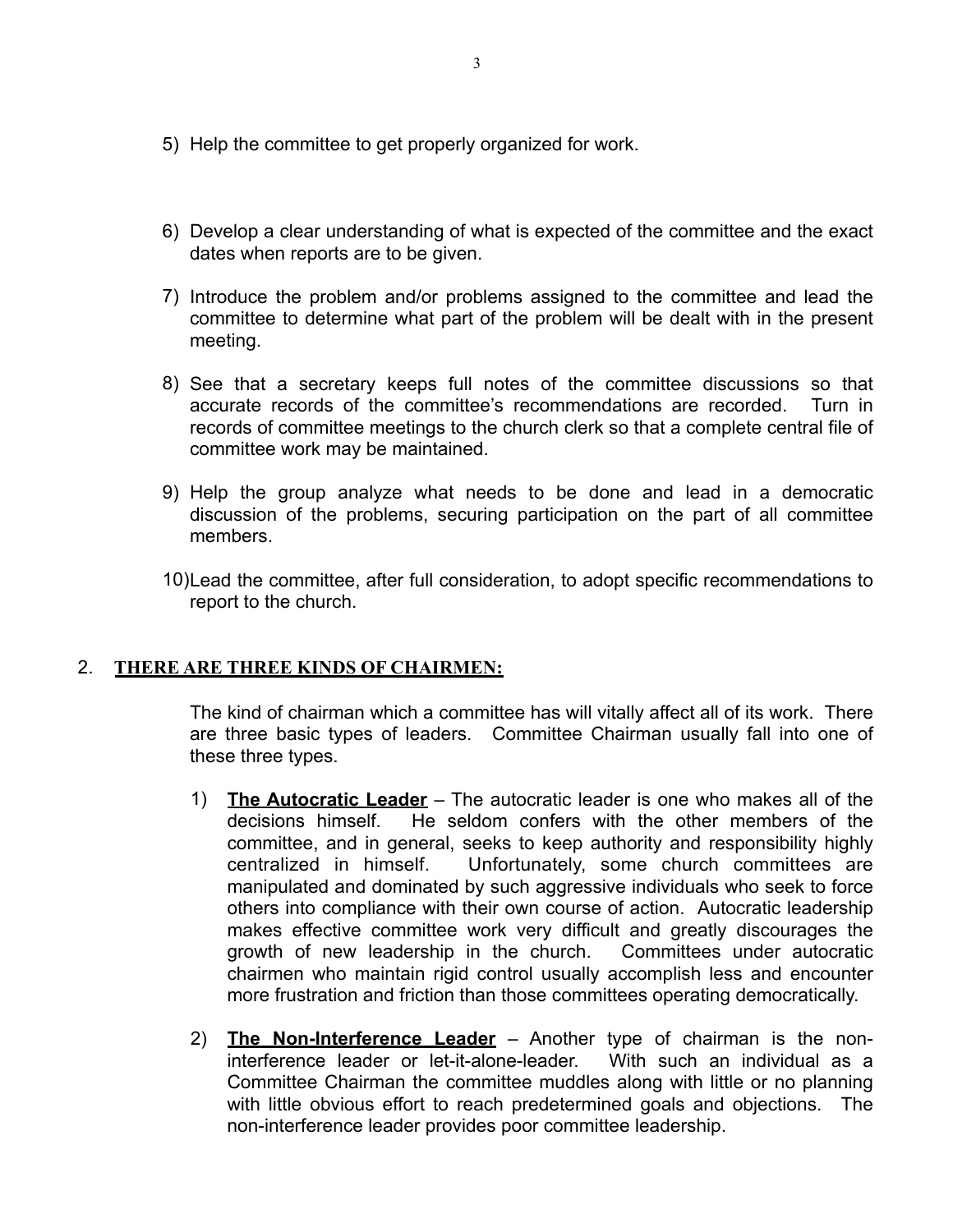3) **The Democratic Leader** – The Democratic Leader encourages participation on the part of all members of the committee. He sees his role as the encouragement of all members to participate in the making of the decisions.

Obviously the ideal among these three types of Committee Chairman is the Democratic Leader who demonstrates a capacity to work cooperatively with others. The Democratic Committee Chairman will give opportunity for the committee members to get themselves organized for work and to share in the making of decisions. Committee members led by such an individual find it satisfying to work under such leadership. Members have the feeling of accomplishment because the committee, operating democratically, achieves the best results, and each committee member is provided an opportunity for personal growth.

# **IV. REPORTS OF COMMITTEES:**

Every committee should have a specific time to make its progress report. The correct time for this reporting would be at the monthly Church Conference, unless otherwise specified. Every committee should make reports. If there was real purpose in the initial establishment of the committee, then that purpose cannot normally be achieved without having the committee report. For a committee to fail to report is not fair to the church nor to the committee members who have labored diligently to achieve the task assigned. Failure to report encourages poor work habits on the part of the committee members and wastes much time and energy which could have been used more profitably on other projects. The chairman should make the report to the church. He may duplicate the report and distribute it to the entire group so that they may more easily visualize and understand the content. After presenting the report, he should move the adoption of the report. After his motion has been seconded, the group should then be given sufficient time to discuss the findings. Questions concerning the recommendation may be directed to the chairman or to another committee member. As a general rule, all committee reports should be filed with the clerk of the church as a part of the permanent record.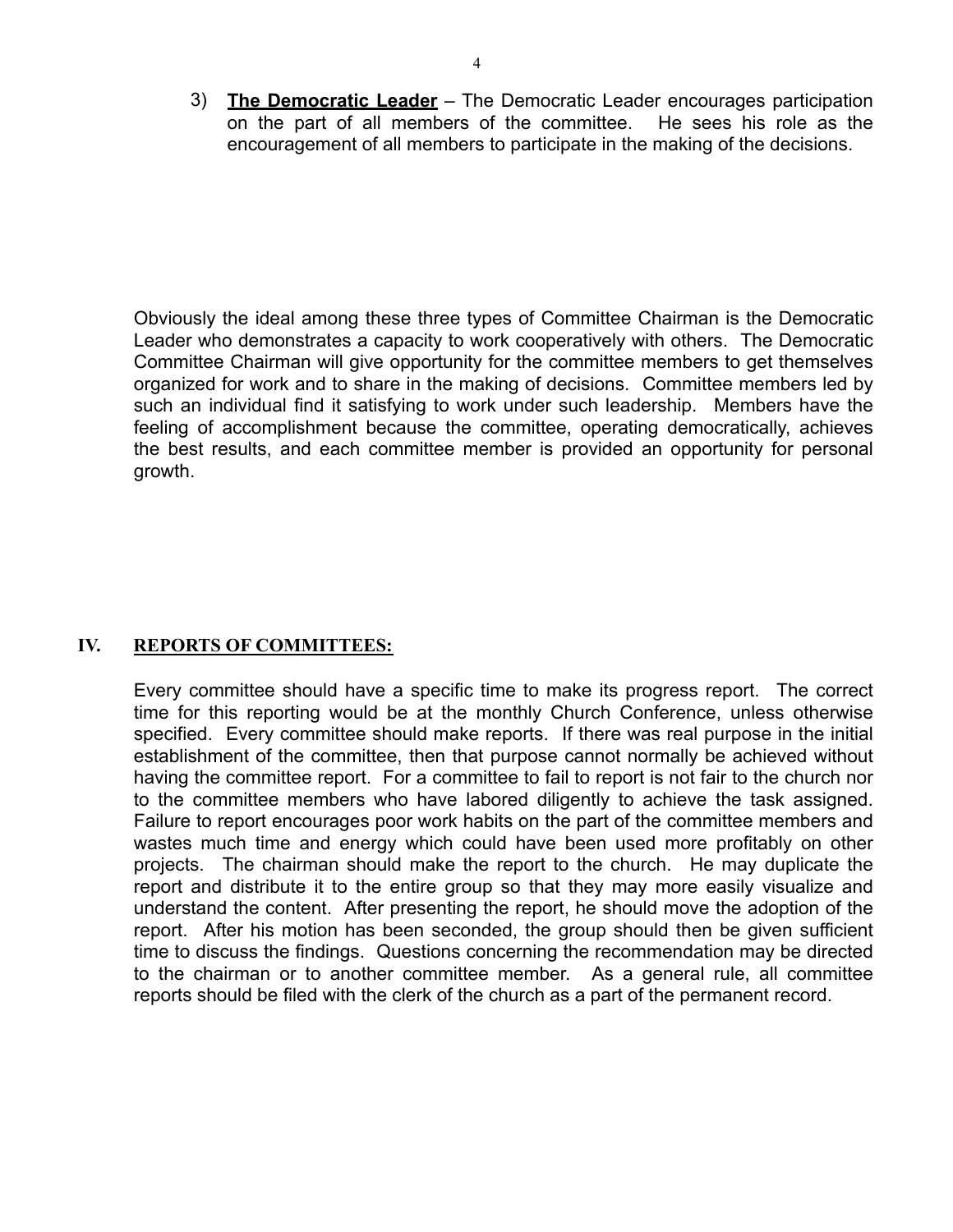The following check list might be used by the committee at the conclusion of a session to determine the effectiveness of the committee's work.

- 1. Did the committee accomplish what it set out to do?
- 2. Were all items on the agenda satisfactorily dealt with, or should some of them have been omitted or postponed?
- 3. Was most of the time spent on the items of greatest importance?
- 4. Were factors brought out in the group discussions that were not apparent in the agenda or pre-meeting planning?
- 5. Did committee members seem to have hidden agendas of topics and factors prominent in the thinking, though unexpressed?
- 6. Did committee members show adaptability to new ideas or reveal an inflexible refusal to change their minds?
- 7. Was the committee able to make decisions cooperatively?
- 8. Did the final vote reflect a grudging compromise or enthusiastic agreement?
- 9. Did the committee's discussion reflect respect for individual feelings?
- 10. Did the committee meeting begin on time and proceed without delay?
- 11. Did the committee meeting begin with prayer?
- 12. Did the committee's functioning indicate that it had discovered an effective procedure for solving problems and reaching decisions?
- 13. Was the committee's report clear and concise?

Such continuous evaluation of procedures and results of committee work will make for improved effectiveness in committee functioning.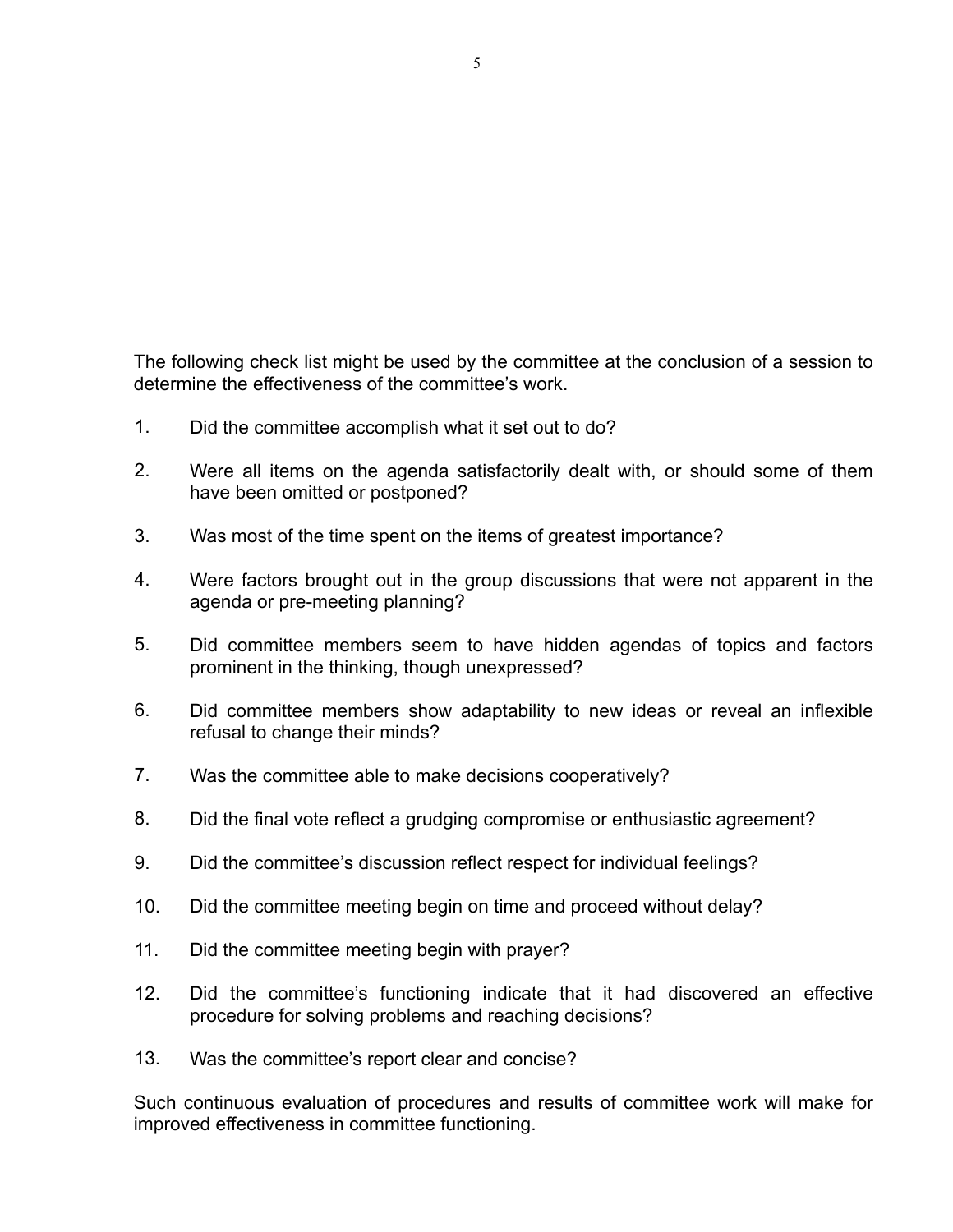If a chairman takes the responsibility of being chairman of a committee, he should see that the committee meets and that it does its prescribed work. He not only lets his church down when he doesn't, but also keeps some other person from being elected that would do the job.

"Let's us go . . . together for God . . ."

# **V. THE PASTOR'S RELATIONSHIP TO COMMITTEES:**

The Pastor is an ex-officio member of each committee and should be contacted before each meeting is set. All Committee Chairmen should clear with the Pastor and church calendar for the best time of meeting. The Pastor may ask the Committee Chairman to call a meeting when he sees a need for such.

# **VI. CONCERNING FINANCIAL NEEDS FOR COMMITTEES:**

All committees requiring expenditures of money should be aware of amounts allocated to their work from the annual budget. Requests for budget amounts should be made (in writing) to the Budget Committee for inclusion in the annual budget. Requests for nonbudget items should be made to the budget committee for approval.

# **VII. SUMMARY:**

A church has many responsibilities. It is impossible for any one man or group to discharge all the responsibilities. Committees are elected by the church to fulfill these varied responsibilities. Any church committee is important. If any committee fails its responsibilities the work of the church is hindered.

The purpose of this information is to better inform the church and the committee members of the duties of the various committees. People do much better that which they know how to do and when they know they are expected to do a task.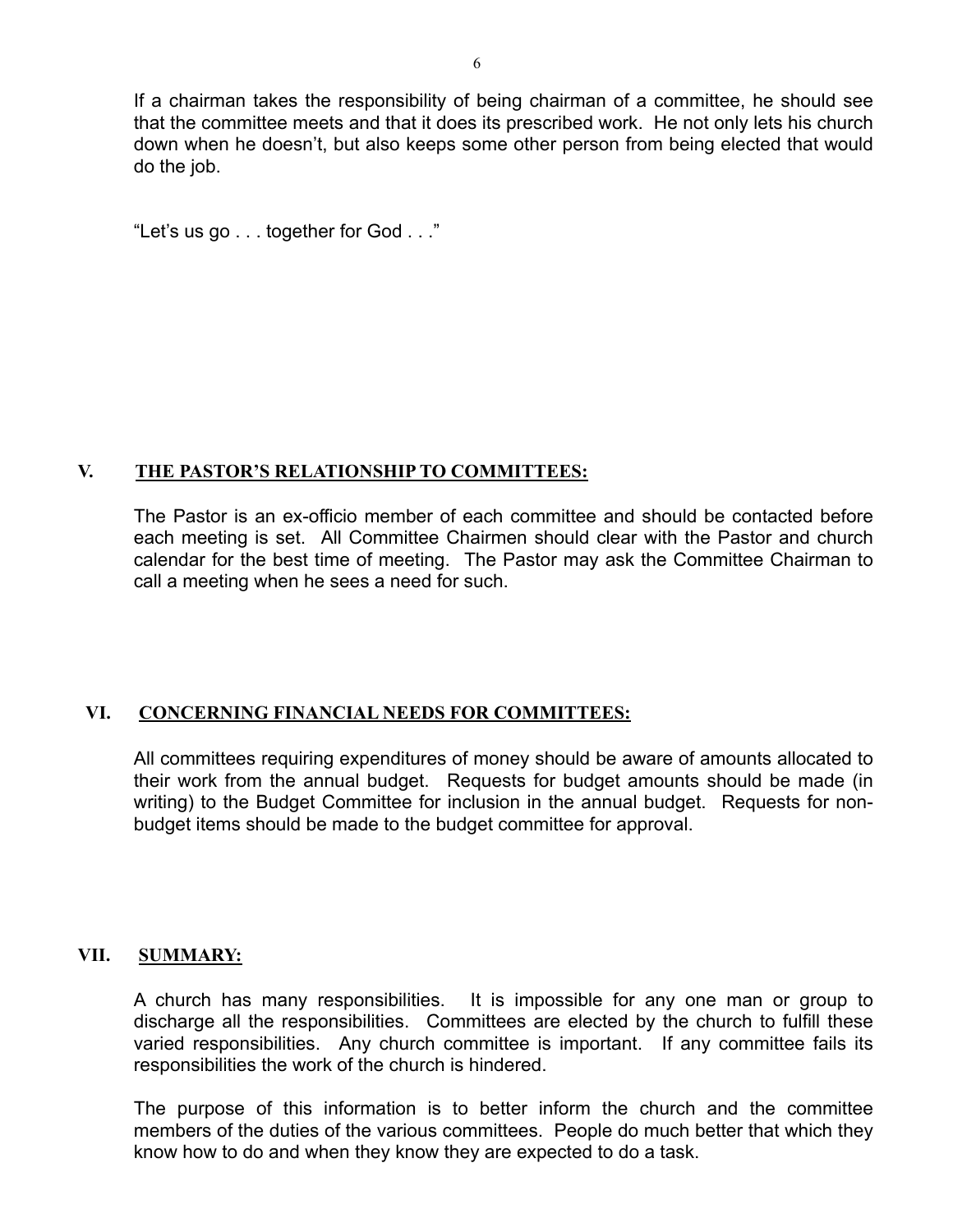# **CHURCH COMMITTEES AND THEIR DUTIES**

#### I. **BAPTISMAL COMMITTEE:**

This committee shall be composed of four (4) persons; two women and two men, one of which shall serve as chairperson.

- 1. To check to see that the baptistery and water are prepared for each baptismal service and prepare the dressing room(s).
- 2. To see that all candidates waiting baptism are notified of the baptismal service and encourage them to be present by the use of telephone and/or personal visits.
- 3. Arrange with the pastor and candidate(s) for a period of instruction and prayer.
- 4. Meet the candidates at the appointed time and show them to their dressing rooms. Answer questions that may arise and see that each candidate has proper robe, towel, etc.
- 5. See that the lighting is properly handled in the pool and in the sanctuary.
- 6. Assist the candidate(s) into and out of the pool and to their dressing rooms. Seek to give each candidate as much privacy as possible.
- 7. Remain until all candidates are dressed and ready to leave for the worship service or for home if the service is held at the close of the worship.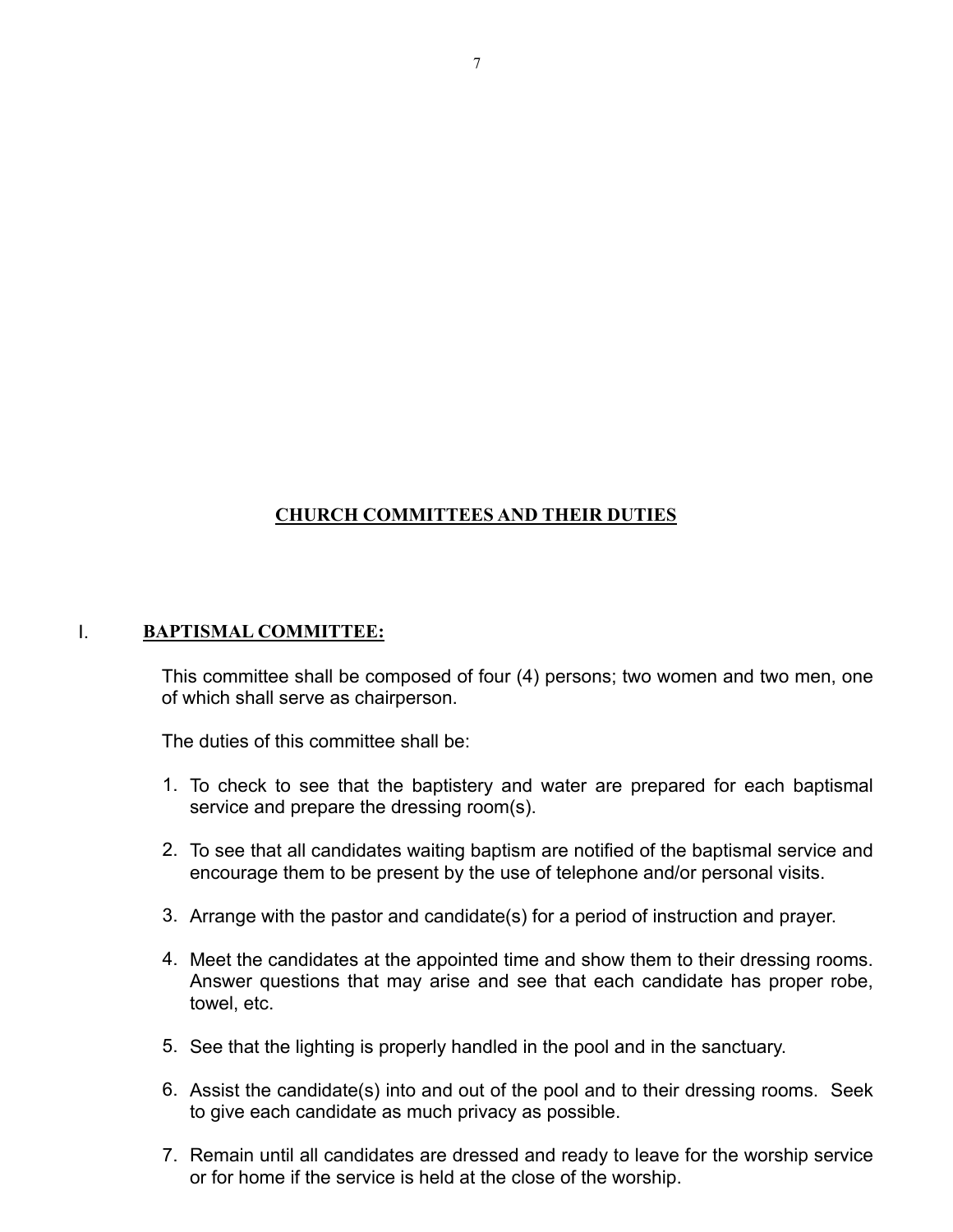#### **II. BENEVOLENCE COMMITTEE:**

This committee shall be composed of four (4) persons, consisting of two men and two women, one of which shall serve as chairperson.

# **BENEVOLENCE COMMITTEE: (CONTINUED)**

The duties of this committee shall be:

- 1. To direct, disperse, and recommend to the church, expenditures of all benevolence funds to aid the poor, widows, orphans or any other persons who may become destitute in the membership of this church.
- 2. To lead in, promote, and in any way sponsor gifts of our church to worthy benevolent causes.
- 3. To lead in distribution of all baskets of food, supplies, clothing, etc. at special seasons such as Thanksgiving, Christmas and the like.
- 4. To be alert to the physical and spiritual needs of those other than the membership of our church who need help.
- 5. To work closely with the Pastor and Deacons through the Church Family Ministry to those who have special needs.
- 6. To recommend to the Church Budget Committee an amount to be included in the annual budget for benevolent use.

# **III. BUDGET COMMITTEE:**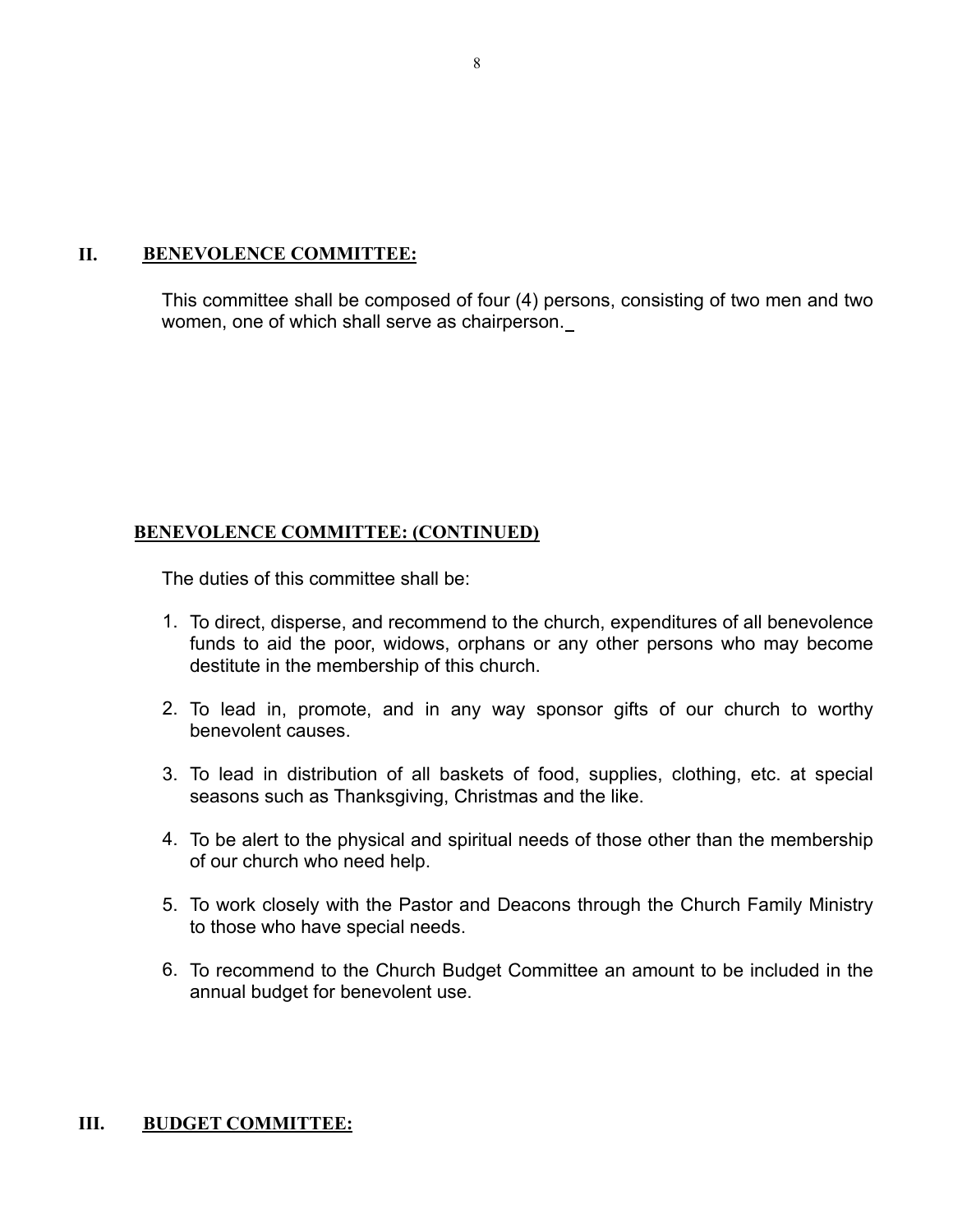This committee shall be composed of the Church Council with the Church Treasurer serving as Chairman.

The duties of this committee shall be:

- 1. To work closely with the Pastor in preparing and presenting the budget for the ensuing year.
- 2. To secure and receive recommendations from other committees for operating needs to be included in the annual budget.
- 3. To submit the proposed budget to the church as a recommendation.
- 4. To assist the church in subscribing the annual budget.

#### **IV. BUS COMMITTEE:**

 This committee shall be composed of three (3) persons who shall serve on a rotating basis, each serving a three (3) year term. The person serving his final year shall serve as chairman.

The duties of this committee shall be:

- 1. To supervise the maintenance and use of the church bus, according to church adopted rules and regulations.
- 2. To make regular inspection of the operational and safety features of the bus and make recommendations to the church concerning any major needs.
- 3. To authorize any minor repairs, have annual inspection and secure license plates.
- 4. To maintain a list of authorized drivers and be responsible for their training.
- 5. To make recommendations to the budget committee for financial needs to be included in the annual budget.

#### **V. BUILDING AND GROUNDS COMMITTEE:**

This committee shall be composed of four (4) persons, one of which shall serve as chairman.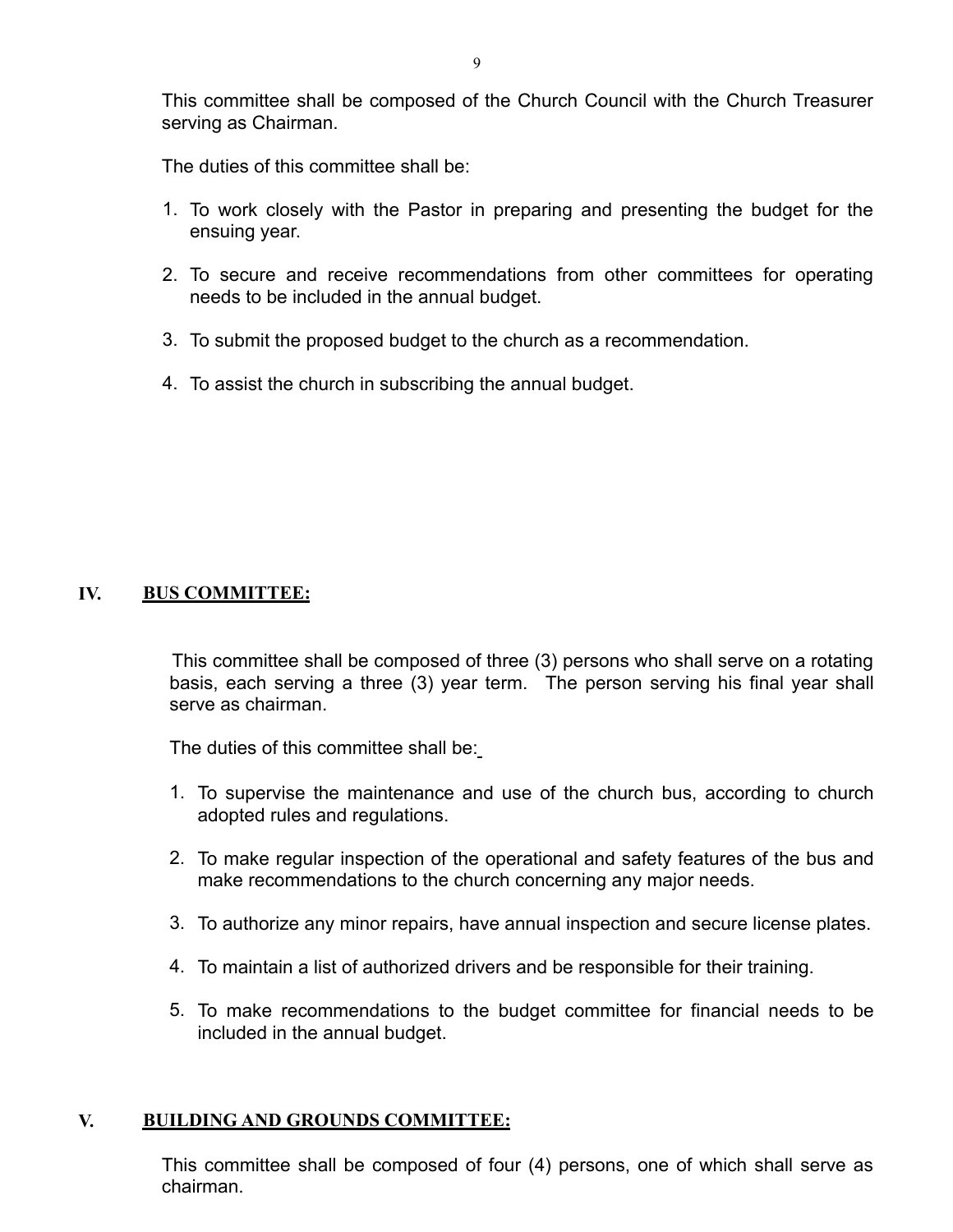The duties of this committee shall be:

- 1. To develop and recommend policies and procedures about maintenance, insurance, and general use of building and properties.
- 2. To make regular inspections of the buildings, grounds, and equipment.
- 3. To plan to improve inspections of the general appearance of the buildings and grounds and locate any need for repairs and make recommendations to the church.
- 4. To see that all utilities are in proper working order.
- 5. To supervise the work of the custodian, and to supervise the buying of all supplies needed by the custodian to carry on his/her work properly.
- 6. To assist the church in determining need, arranging, equipping, and administering parking areas and spaces.

# **BUILDING AND GROUNDS COMMITTEE: (CONTINUED)**

- 7. To assist other church committees in responsibilities relating to church property and space.
- 8. To carry on a continued prevention maintenance program.
- 9. To prepare a recommendation for financial need to be presented to the budget committee for inclusion in the annual budget.
- 10.To make reports to the church as to the condition and needs of building and grounds.

# VI. **CENSUS COMMITTEE:**

This committee shall be composed of the Sunday School Director, Discipleship Training Director and the Pastor. The Pastor shall serve as chairman.

The duties of this committee shall be:

1. To plan and direct the church census, enlisting necessary workers.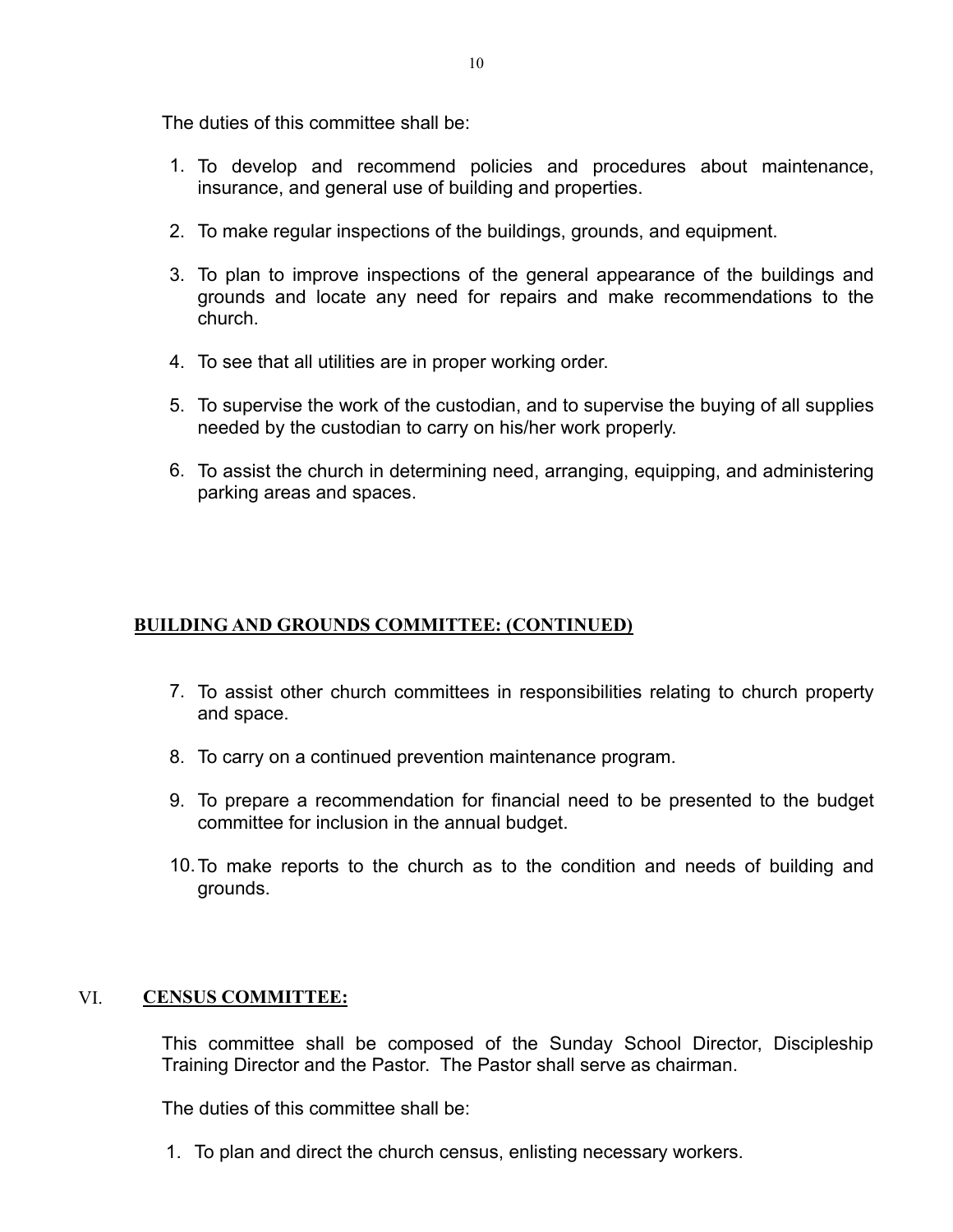- 2. To plan and supervise a good working program for an ongoing census of the community.
- 3. To work in every possible way to get the names of and to enlist all prospective persons to become involved in the church.
- 4. To urge the use of Sunday School, Discipleship Training and other organizations to use their rolls in reaching prospective members for church membership.

#### **VII. CHURCH COUNCIL:**

This committee shall be composed of the following persons: The Pastor, who shall serve as chairman; The Sunday School Director; The Discipleship Training Director; The WMU Director, The Brotherhood Director; The Recreation Director; The Music Director; The Chairman of Deacons; The Church Treasurer; Youth Committee Chairman and any others as deemed necessary by the chairman, on invitation. In the absence of the Pastor, the Chairman of Deacons shall serve as chairman.

# **CHURCH COUNCIL: (CONTINUED)**

- 1. To recommend to the church the annual calendar of events.
- 2. To serve as calendar committee during the year and to make such changes in the calendar as is deemed necessary.
- 3. To plan and correlate the total church programs, and to make recommendations for improvement and promotion of various church activities.
- 4. To work with the Pastor in planning and promoting all special events and including these on the calendar.
- 5. To serve as a study committee of the best use of buildings and make recommendations to other committees and organizations as pertaining to the needs. (THIS IS NOT TO INCLUDE THE CONSTRUCTION OF NEW BUILDINGS, AND/OR MAJOR RENOVATION OF PRESENT BUILDINGS, NOR IS IT TO INTERFERE WITH THE DUTIES OF THE BUILDINGS AND GROUNDS COMMITTEE). This committee will deal with the best use of existing buildings only in the ongoing programs of the total church activities.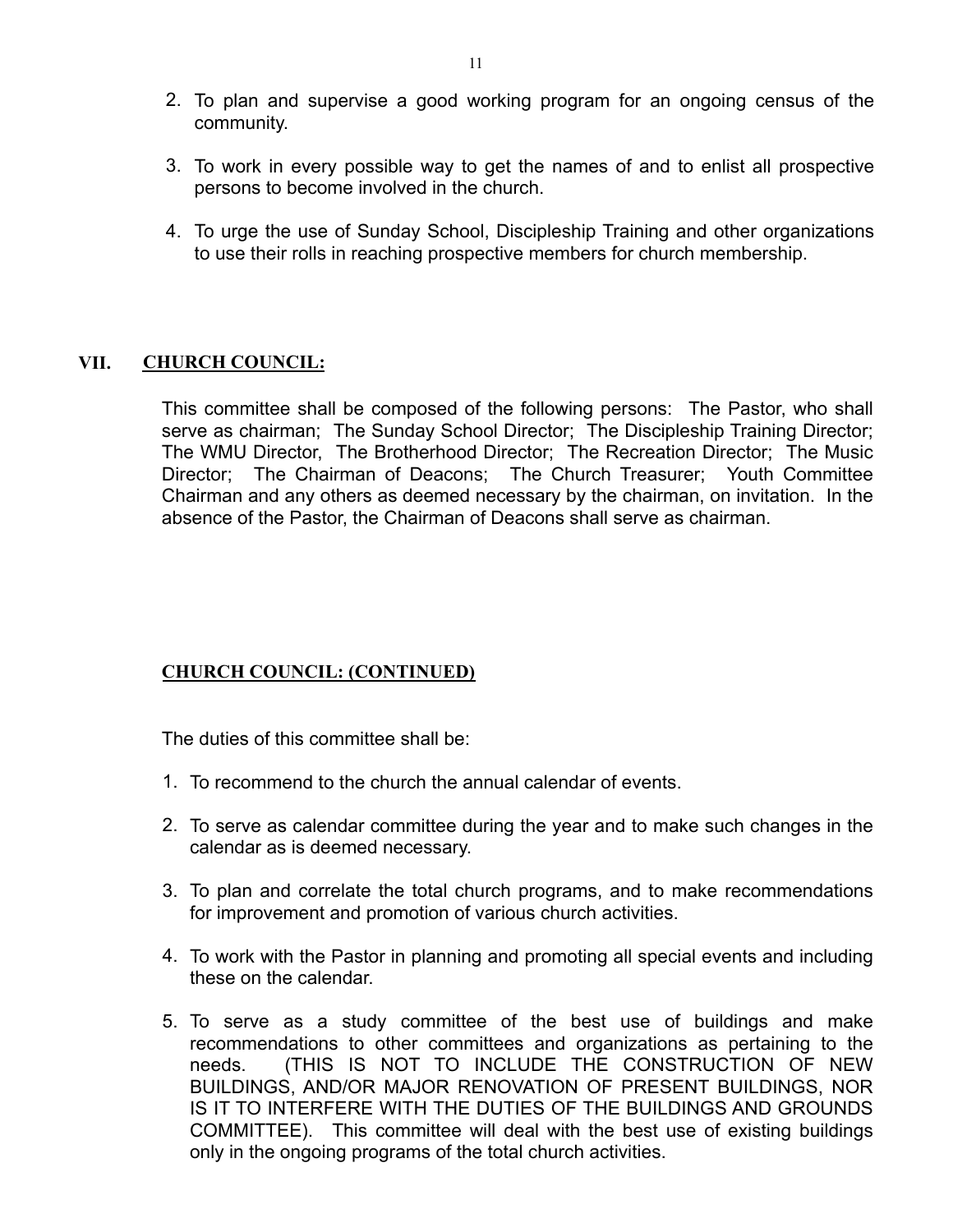6. This committee shall meet as necessary on the call of the Chairman with sufficient notice given to the committee members.

#### **VIII. CEMETERY COMMITTEE:**

This committee shall be composed of six (6) members of who five (5) shall rotate, one (1) each year, with the sixth member serving indefinitely in the capacity of secretary. This committee shall elect its own chairperson from within the committee.

The duties of the committee shall be:

- 1. To oversee the care and upkeep of the cemetery grounds with church approval of any major developments.
- 2. To transact the selling of cemetery lots according to church policy.
- 3. To make recommendations to the church concerning burial policies and procedures.
- 4. To make an annual study of the cost of operations and upkeep and make recommendations when necessary for adjustments in selling prices of burial spaces.

# **CEMETERY COMMITTEE: (CONTINUED)**

- 5. To keep accurate records of spaces sold or to be sold, as well as records of spaces used.
- 6. To notify all local funeral directors of any cemetery policies that might involve their services.
- 7. To notify, whenever necessary, those who have purchased burial rights of any changes in policies that might affect them directly.
- 8. The secretary shall keep minutes of all meetings of the cemetery committee with records of the committee. Also he/she shall give a copy of all minutes to the Pastor for the church office records. The secretary shall also keep records of all transactions made in the contract agreements for burial spaces.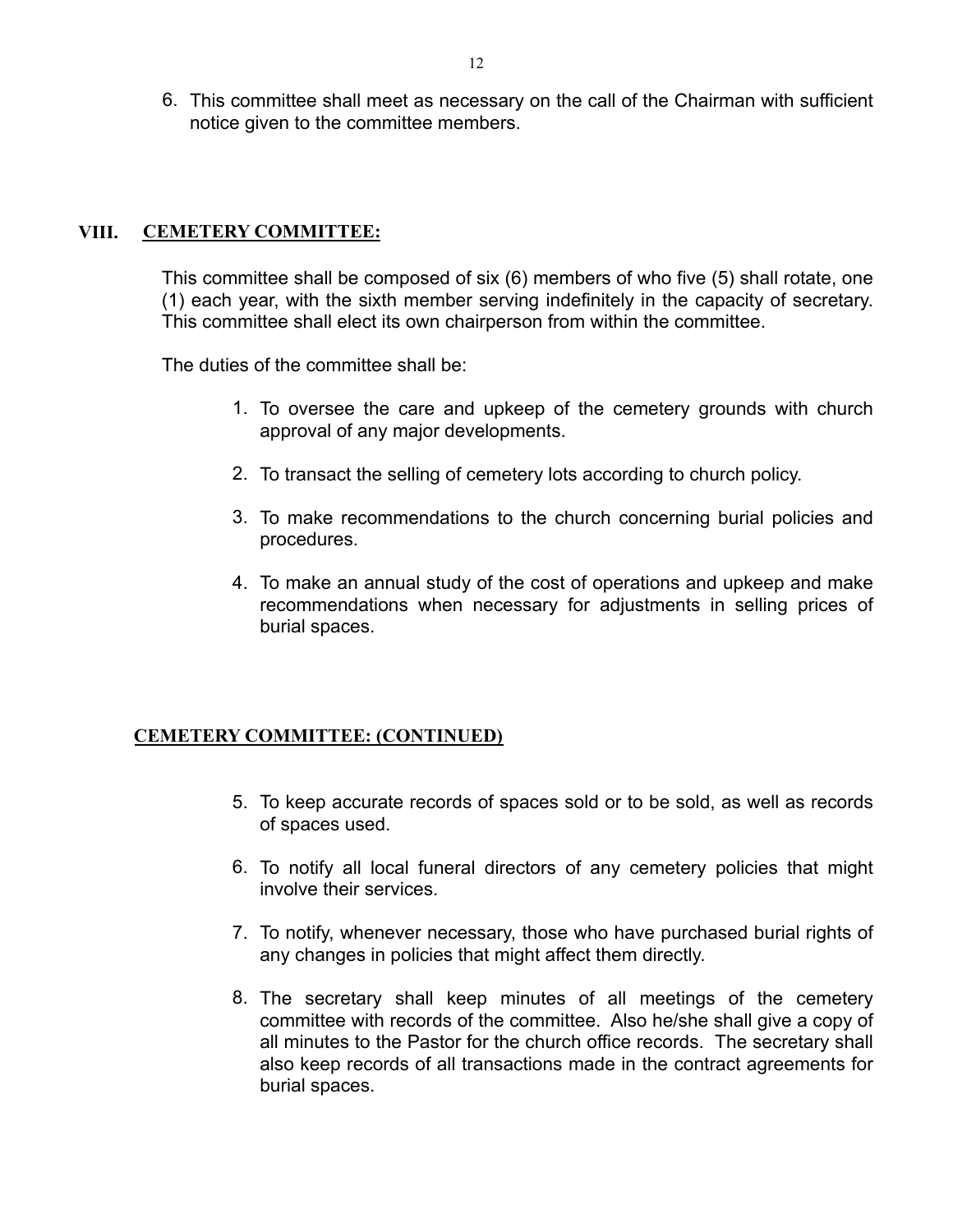#### **IX. CHURCH ROLL COMMITTEE:**

This committee shall be composed of the church clerk as chairperson. Also the associate church clerk and the pastor shall serve on this committee.

The duties of this committee shall be:

- 1. To keep permanent church roll of all members, using a good record system.
- 2. To bring present church roll up to a current condition when necessary.

# **X. COUNSELING COMMITTEE:**

This committee shall be composed of four (4) persons, consisting of two (2) men and two (2) women. This committee will be operative during all scheduled worship services, under the direction of the Pastor.

- 1. To give support to the Pastor as he extends the invitation to the lost, the church home seeker and those who seek counseling in other spiritual needs.
- 2. To counsel, lead to Christ, support and pray with those who respond to the invitation.
- 3. To support those who respond by a friendly hand, a friendly word and the presence of a concerned, compassionate friend.
- 4. To gather information for the Pastor and the church clerk and see that the Pastor receives this information.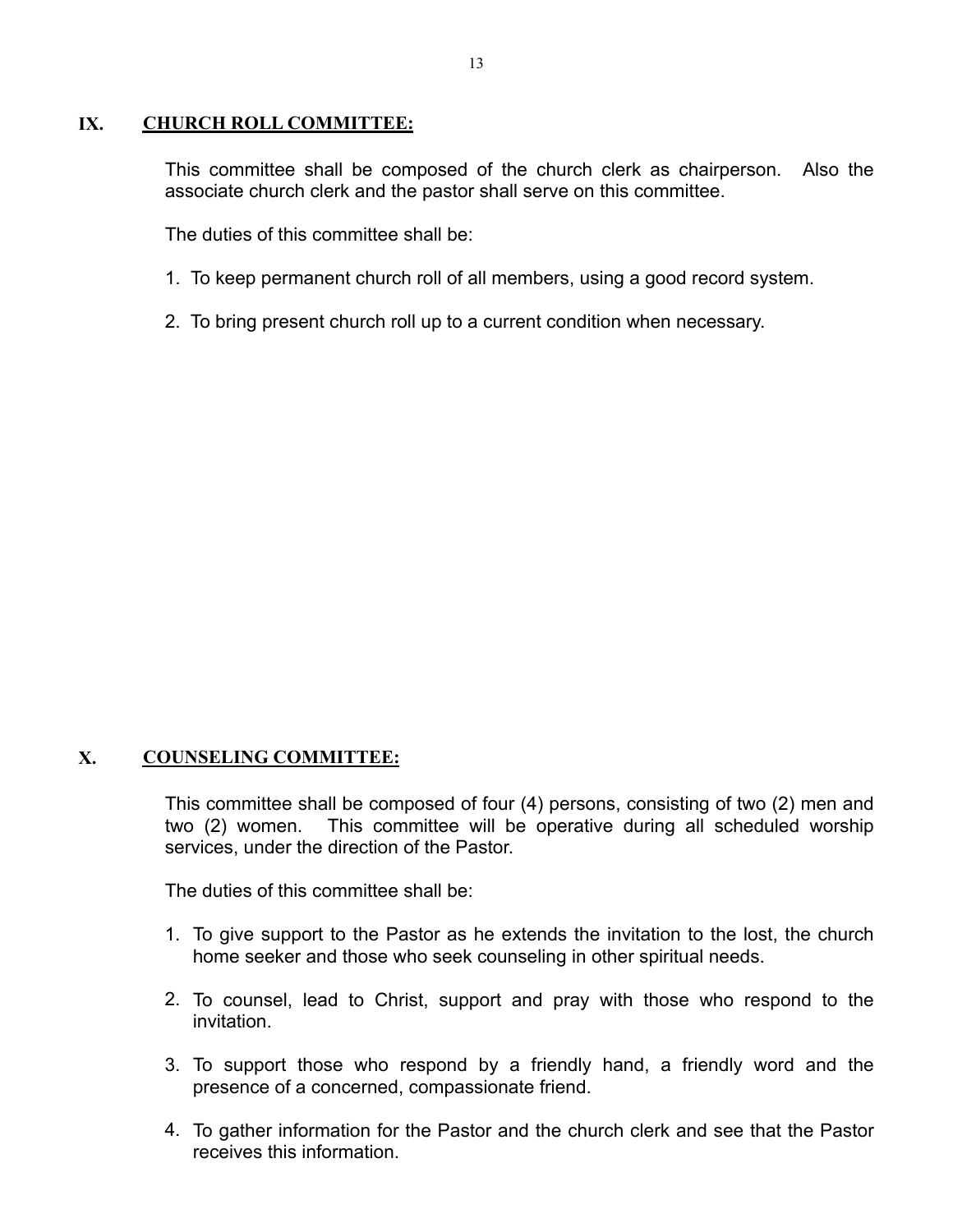# XI. **COUNTING COMMITTEE:**

This committee shall be composed of the deacons and the church treasurer. Two (2) deacons with the treasurer shall open the envelopes and count the money.

The duties of this committee shall be:

- 1. To count all the money which comes in for the church offerings.
- 2. To work together, opening the offering envelopes in the presence of each other and counting the money.
- 3. To turn the money over to the treasurer, prepared for deposit.
- 4. This committee will not function during a worship service. This committee will perform their duties following the worship.

# XII. **FLOWER COMMITTEE:**

This committee shall be composed of three persons, one of which shall serve as chairperson.

- 1. To arrange for flowers for the sanctuary for all regularly scheduled services, keeping in mind the amount specified in the budget, and encouraging members to place fresh flowers for special occasions.
- 2. To arrange for any other floral displays for special occasions such as associational meetings, revivals, Mother's Day, Father's Day, etc.
- 3. To make requests to the budget committee for suggested amounts to be included in the annual budget for flowers.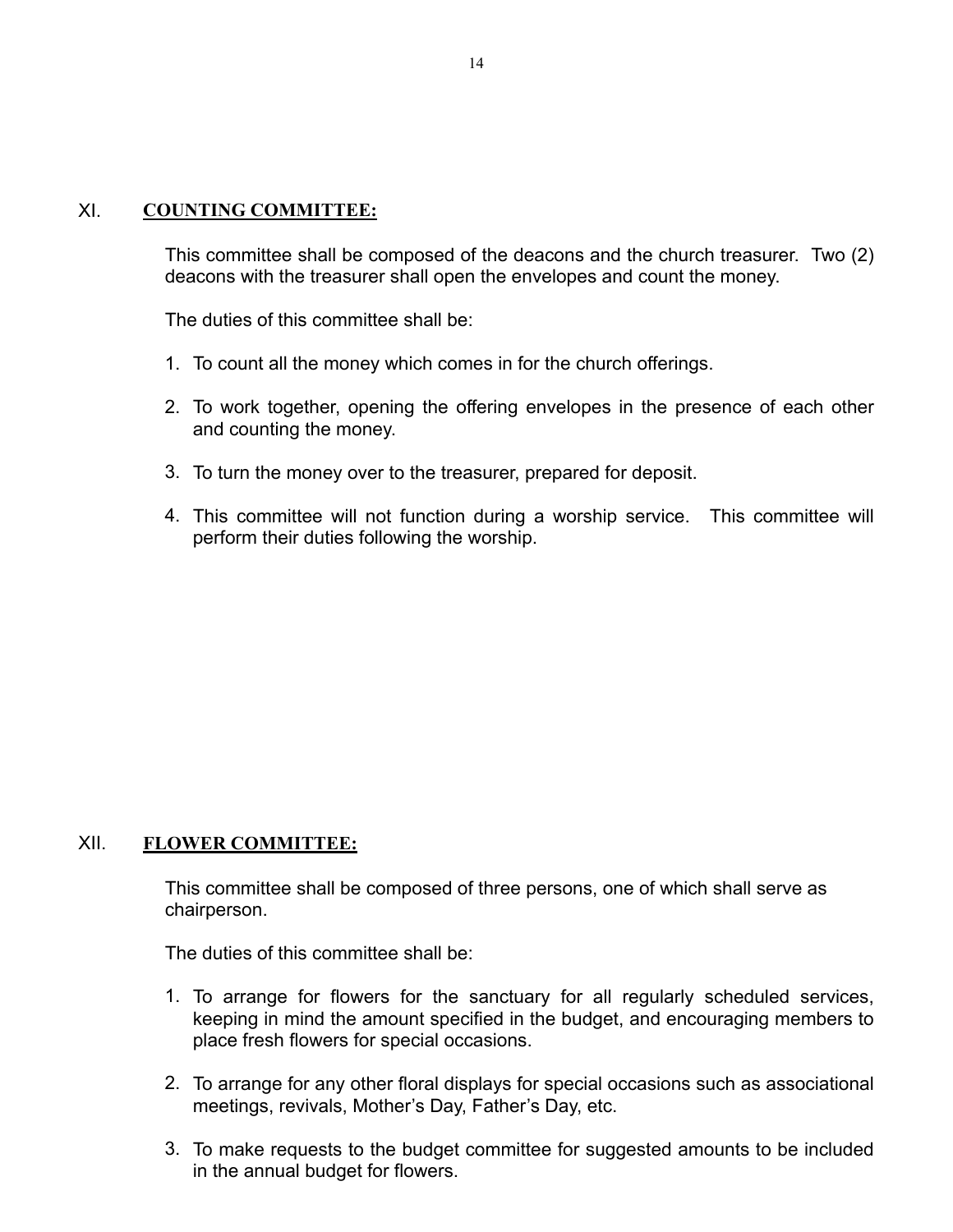#### XIII. **FOOD COMMITTEE:**

This committee shall be composed of five (5) persons, one of which shall serve as chairperson.

The duties of this committee shall be:

- 1. To recommend to the church the food services needed.
- 2. To develop and recommend policies and procedures for the church's food services.
- 3. To arrange for food services to be carried out in accordance with the policies and procedures of the church
- 4. To enlist the church family members to support the food services program.

# **XIV. HISTORICAL COMMITTEE:**

This committee shall be composed of four (4) persons, one being the church clerk. One of the committee members shall serve as chairperson.

- 1. To collect and safeguard all the records and pictures pertaining to the church.
- 2. To make sure that the church makes and keeps adequate records of its current progress.
- 3. To help all the members appreciate their church through understanding its past history.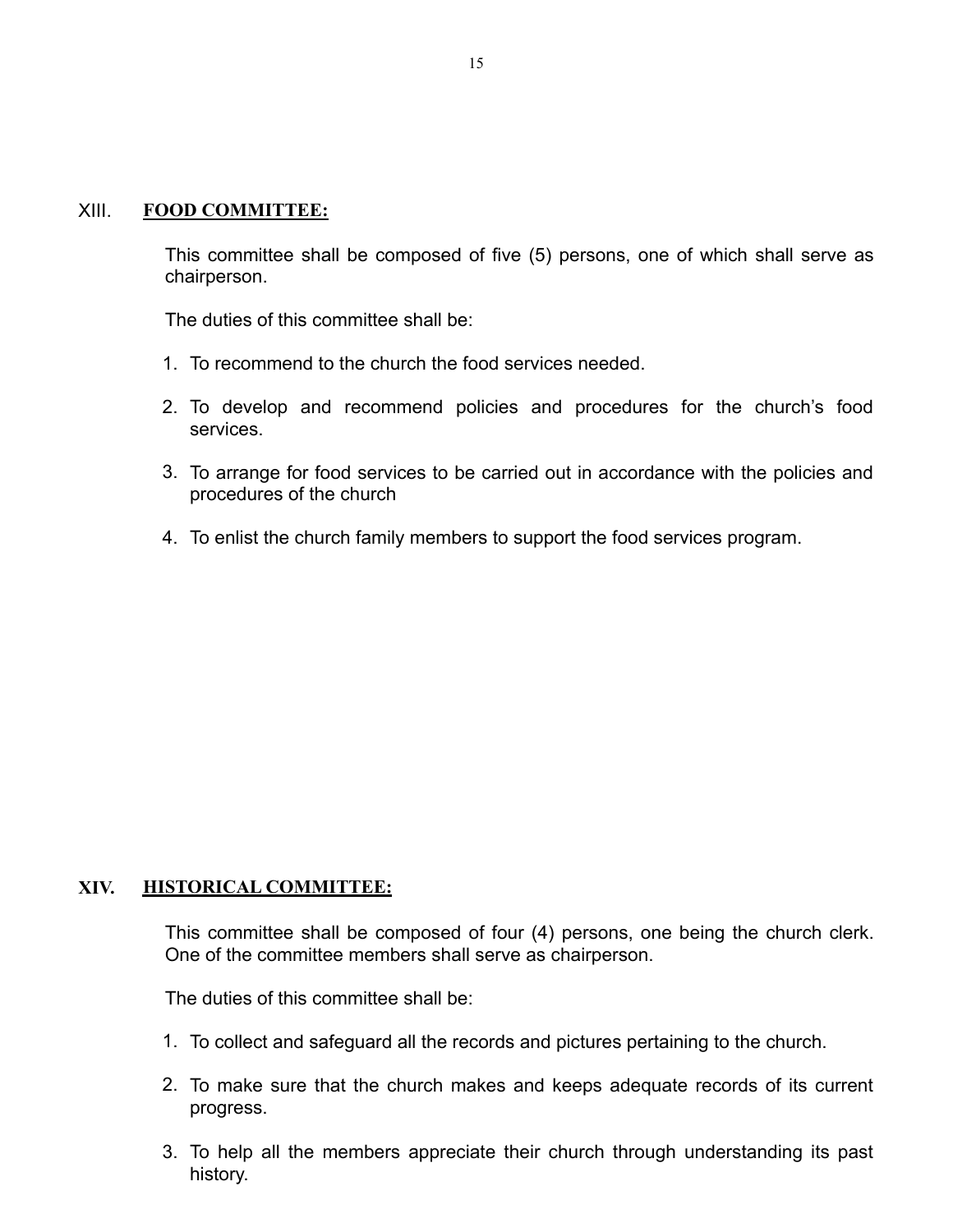4. To develop and recommend to the church any policies and procedures regarding its historical materials.

# XV. **HOMECOMING COMMITTEE:**

This committee shall be composed of four (4) persons, of which one shall serve as chairperson.

The duties of this committee shall be:

- 1. To plan and promote the homecoming activities in cooperation with the Pastor and Minister of Music.
- 2. To be responsible for having the fellowship facilities arranged for the maximum comfort and convenience of the people.
- 3. To be responsible for seeing that the facilities are cleaned and back in order following the homecoming activities.
- 4. To enlist the assistance of the Hospitality Committee and any others that may be needed in the planning and preparation for homecoming.

# **XVI. HOSPITALITY COMMITTEE:**

This committee shall be composed of two (2) men and two (2) women, one of which shall serve as chairperson.

- 1. To arrange entertainment of visitors and guests during special meetings such as revivals, conferences, associational activities involving our church directly, etc.
- 2. To arrange for transportation for guest speakers as necessary.
- 3. To arrange for receptions for special occasions.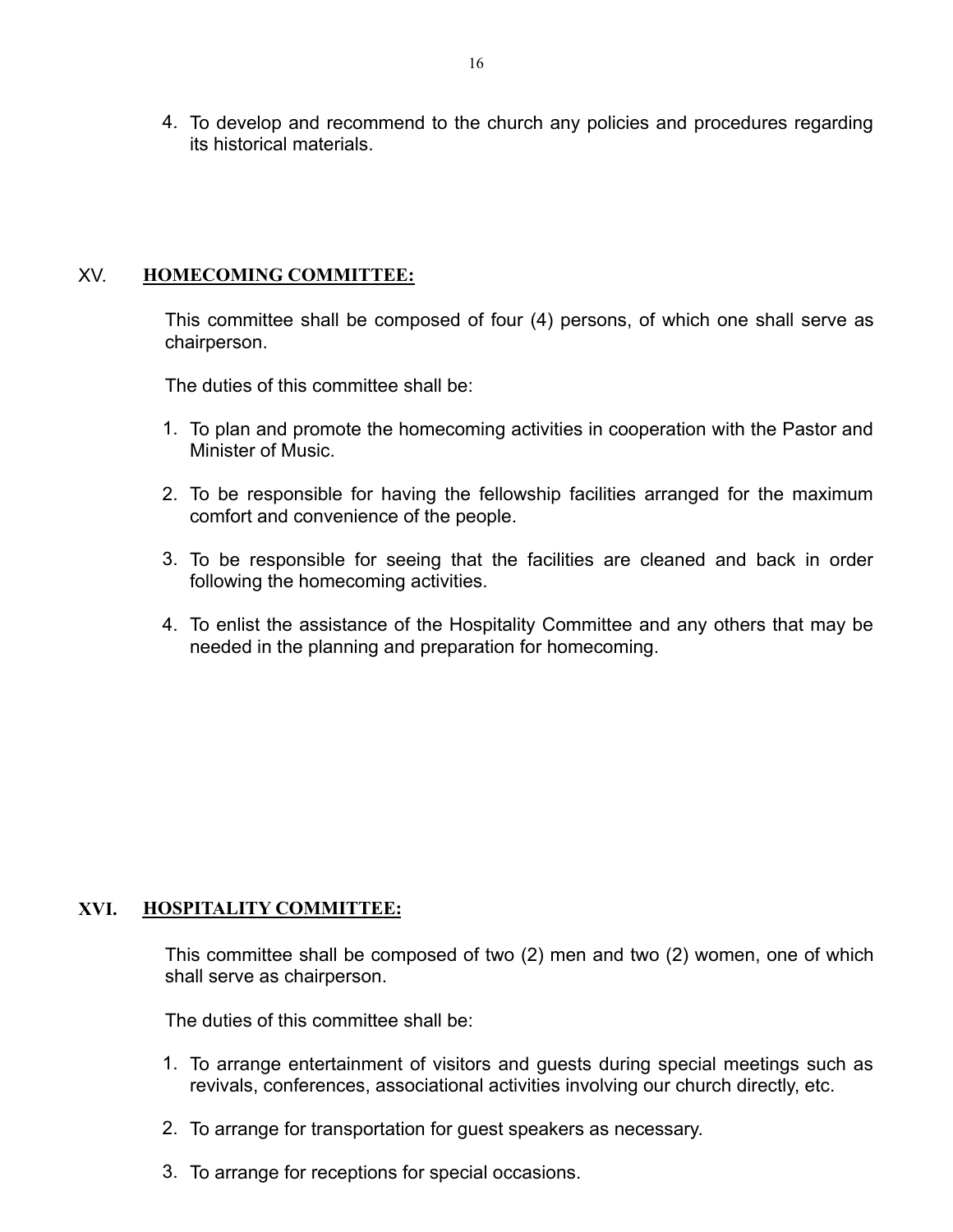- 4. To arrange for and assist in church-wide fellowships in cooperation with the Pastor.
- 5. To purchase any needed items for church-wide fellowships that are not usually supplied.
- 6. To make requests to the Budget Committee for financial needs to be included in the annual budget.

# XVII. **KINGDOM GROWTH COMMITTEE:**

This committee shall be composed of at least five (5) persons, one of which shall serve as chairperson.

The duties of this committee shall be:

- 1. Keep the church informed on current debt standing. Envision and promote programs to expedite debt payoff.
- 2. Provide visioning and projections for long-term campus needs and planning.
- 3. Facilitate Capitol Campaigns when necessary.
- 4. Promote NHBC in community utilizing signage, advertisements, flyers, direct mailings, and media.

# **XVIII. KITCHEN COMMITTEE:**

This committee shall be composed of one (1) person.

- 1. To be responsible for regular inventory of all kitchen equipment and supplies.
- 2. To inspect the kitchen at least every 60 days and report any matters which they deem necessary to the attention of the church.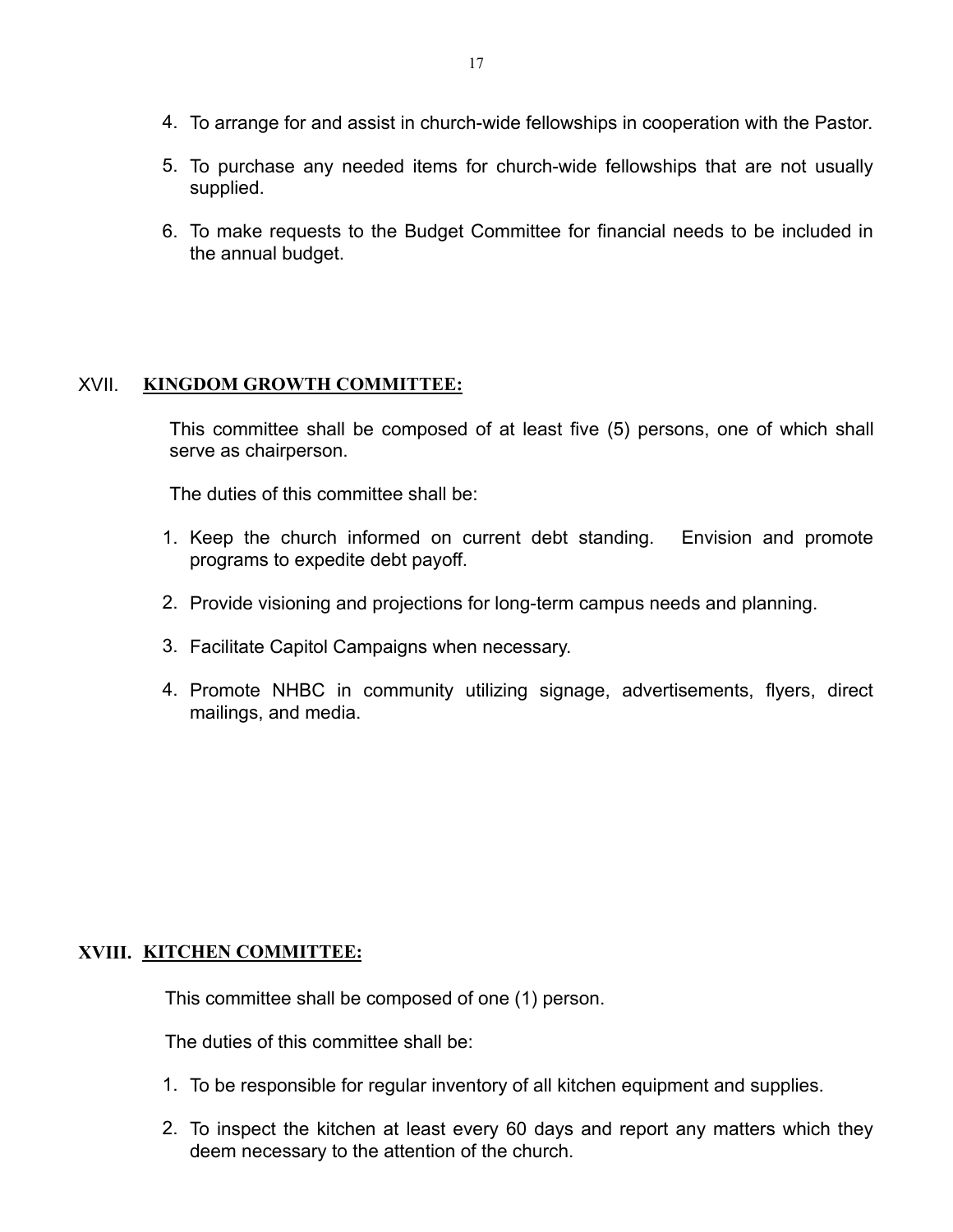- 3. To see that the kitchen is kept clean and in an orderly condition.
- 4. To be responsible for purchasing supplies and keeping plenty of supplies on hand.
- 5. To request an amount of operating funds to be included in the annual budget.

# **XIX. LIBRARY COMMITTEE:**

This committee shall be composed of three (3) persons, one of which shall serve as Librarian.

The duties of this committee shall be:

- 1. To maintain a satisfactory library system based on the latest methods of recording and classifying.
- 2. To purchase new books, keeping in mind the amount specified in the budget.
- 3. To promote the use of the library through regular special features.
- 4. To plan the library schedule determining the days and hours that it will be open and publicize this schedule.
- 5. To request amount of financial aid needed for operation to the Budget Committee for inclusion in the annual budget.

# **XX. LORD'S SUPPER COMMITTEE:**

This committee shall be composed of the Deacons. The Chairman of Deacons shall serve as chairman of this committee.

The duties of this committee shall be:

1. To see that all necessary Lord's Supper equipment and supplies are available and in place prior to each observance of the ordinance.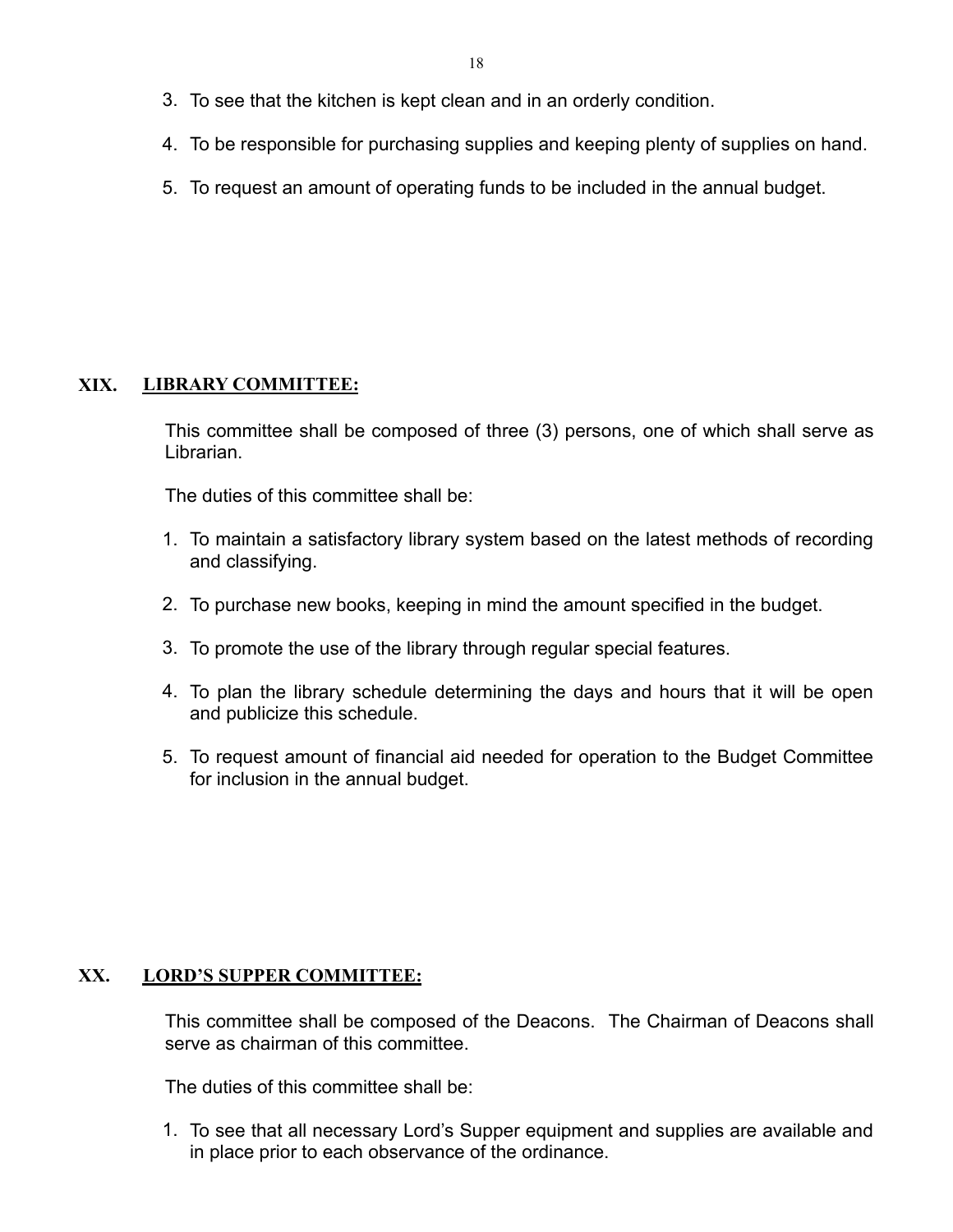- 2. The chairman will be responsible for contacting the deacons to be sure enough will be available to serve, using a rotation when possible.
- 3. To work with the Pastor in planning and developing the observance of the Lord's Supper.
- 4. To work with the Pastor in preparing the people for the observance.
- 5. To see that all equipment is gathered, cleaned and properly stored after each observance of the ordinance.
- 6. To assist the Pastor in evaluating the observance and make suggested ways of improving how it may be experienced.

# **XXI. MISSIONS COMMITTEE:**

This committee shall be composed of the WMU Director, the Brotherhood Director, the Chairman of Deacons and the Pastor.

The duties of this committee shall be:

- 1. To devise means for promoting missionary knowledge and activity both local and worldwide among the membership of our church.
- 2. To study the needs for new mission work, and have general oversight of all mission work established and promoted by this church.
- 3. To work with the Pastor in bringing missionaries to speak and to promote the Associational Schools of Missions.
- 4. To help in promoting all missionary programs of the church.

# **XXII. MUSIC COMMITTEE:**

This committee shall be composed of the Minister of Music, Associate Directors, Organist and Pianist. The Minister of Music shall serve as chairperson.

The duties of this committee shall be:

1. To help in every way possible to promote a well-rounded music program that will compliment the worship experiences.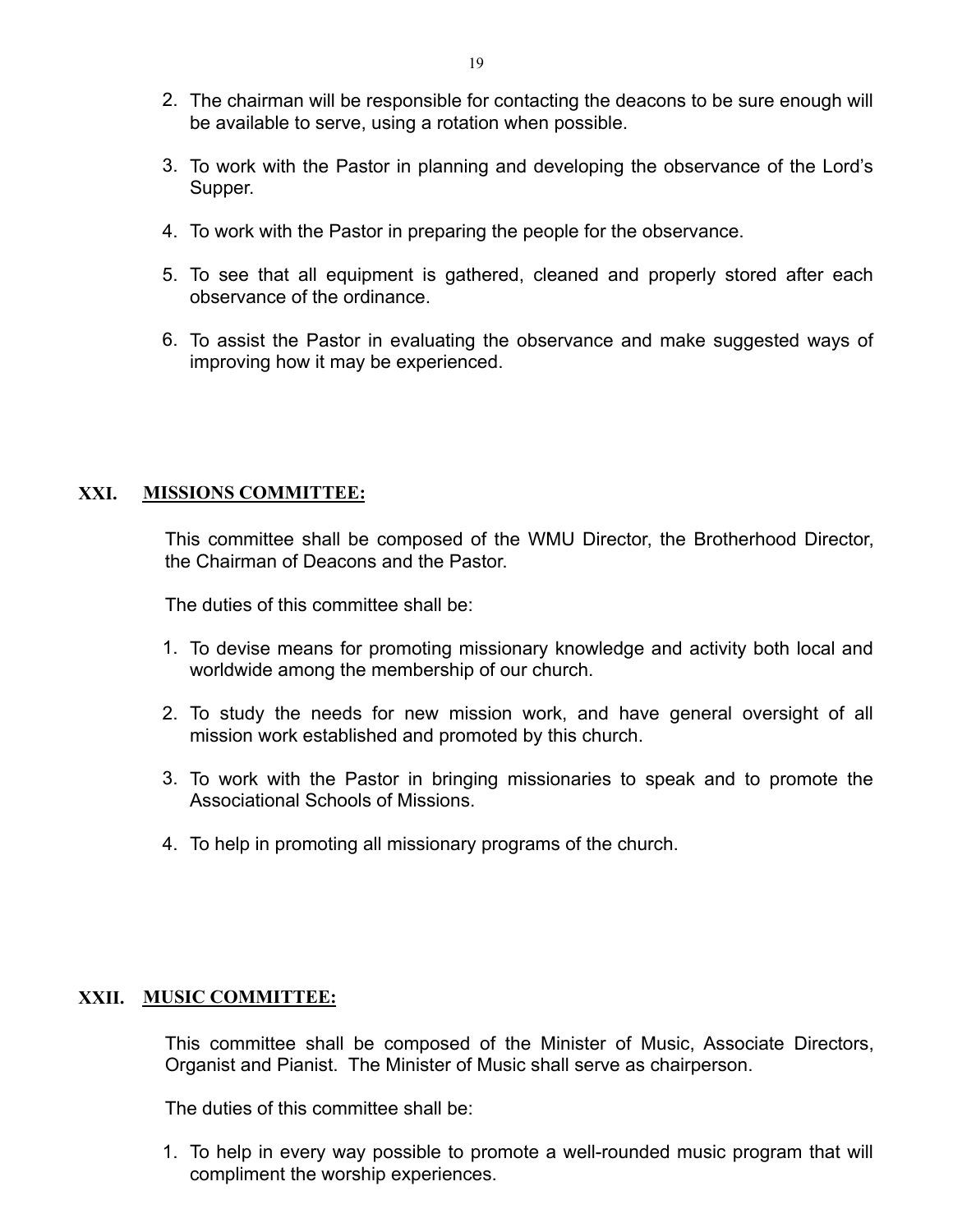- 2. To work with the Pastor in planning special programs of music such as cantatas, hymn songs, homecoming, etc.
- 3. To supervise the purchase of hymnals, special pieces of music, and other items of musical interest as they are needed.
- 4. To recommend to the church appropriate hymnals to be used in congregational singing.
- 5. To enlist and promote participation in all age-level choirs.
- 6. To plan and promote special Schools of Music and to encourage participation in associational music festivals.
- 7. To maintain and supervise the care of all church-owned music, choir robes, and musical instruments.
- 8. To make reports of work and needs as often as advisable and to make requests to the Budget Committee for inclusion in the annual budget.

# **XXIII. NOMINATING COMMITTEE:**

This committee shall be composed of six (6) persons on a rotating basis. The chairperson shall be elected from within the committee.

- 1. To select, interview, and enlist church program organization leaders; church committee chairpersons, where applicable; committee members; and general officers.
- 2. To make a file of the talents of all the members of the church.
- 3. To contact each new member of the church and get a card of possible work.

- 4. To be constantly on the alert to find prospective workers so that any vacancies during the year may be filled immediately.
- 5. To encourage every member to be a worker in some of the organizations.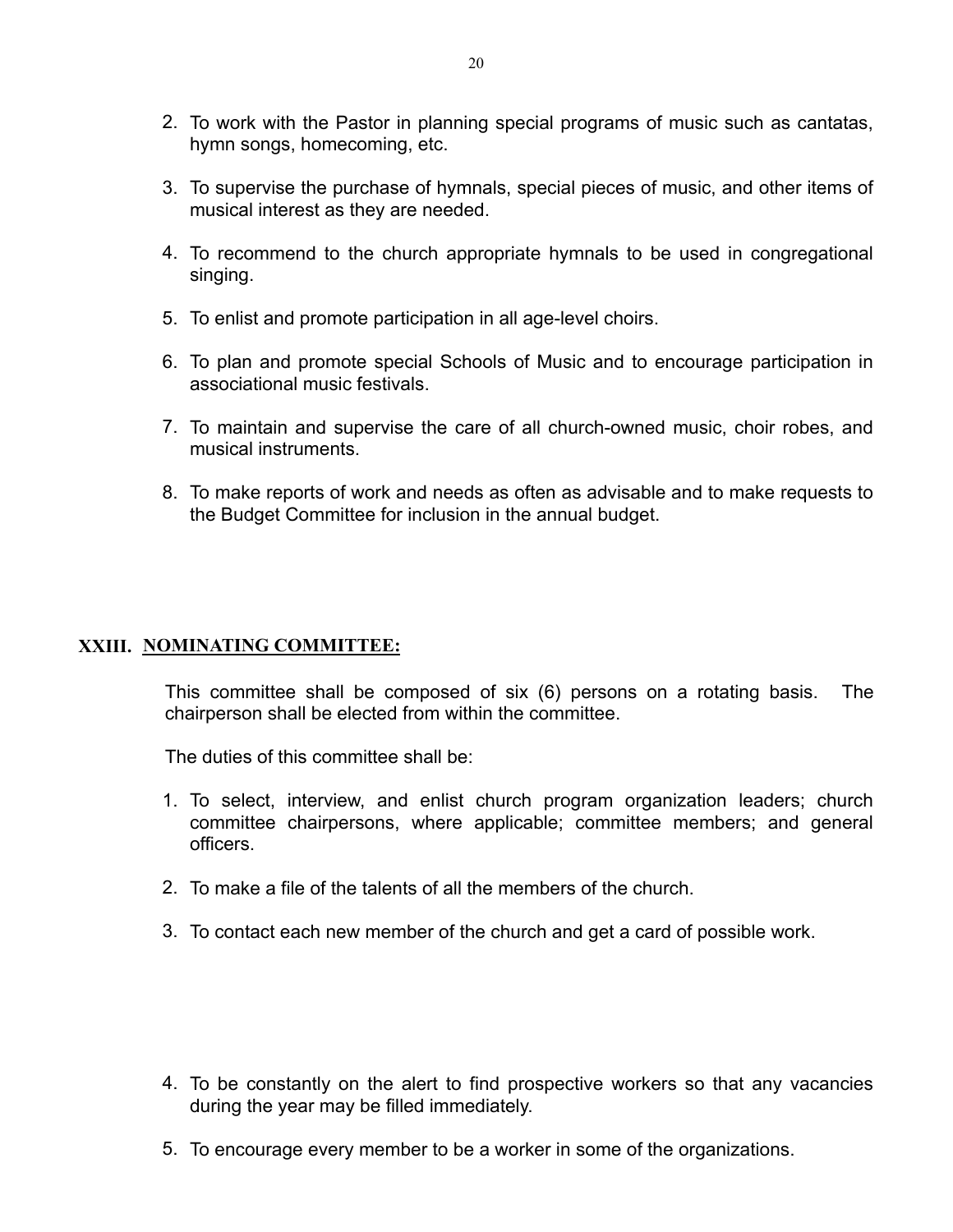- 6. To serve as the standing Nominating Committee for the year, including the recommendation of the Sunday School officers and teachers, Discipleship Training leadership, Deacons, Trustees, Church Committees, and all other church elected officials. (Note: Only church members may be nominated for election).
- 7. To bring a full report of the Nominating Committee to the church for election in the July conference, if possible, but no later than the August conference.
- 8. This committee shall nominate all church officers: Sunday School Director; Discipleship Training Director; WMU Director; Brotherhood Director; etc.

#### **XXIV. NURSERY CORRELATING COMMITTEE:**

This committee shall be composed of the Sunday School Director and the Discipleship Training Director.

The duties of this committee shall be:

- 1. To coordinate all the activities of the nursery work in consultation with the nursery workers.
- 2. To enlist nursery workers when necessary and assign someone to be responsible for nursery care during worship, Sunday School, Discipleship Training and at other times such as revivals and special meetings.
- 3. Recommend nursery policies and publicize same.
- 4. To consider and recommend the purchase of nursery equipment as needed.
- 5. To make recommendations about cleanliness and care of the nursery.

#### **XXV. PERSONNEL COMMITTEE:**

 This committee shall consist of the Pastor, the Chairman of Deacons, and the Chairman of the Nominating Committee. Their duties will be to hire and regulate any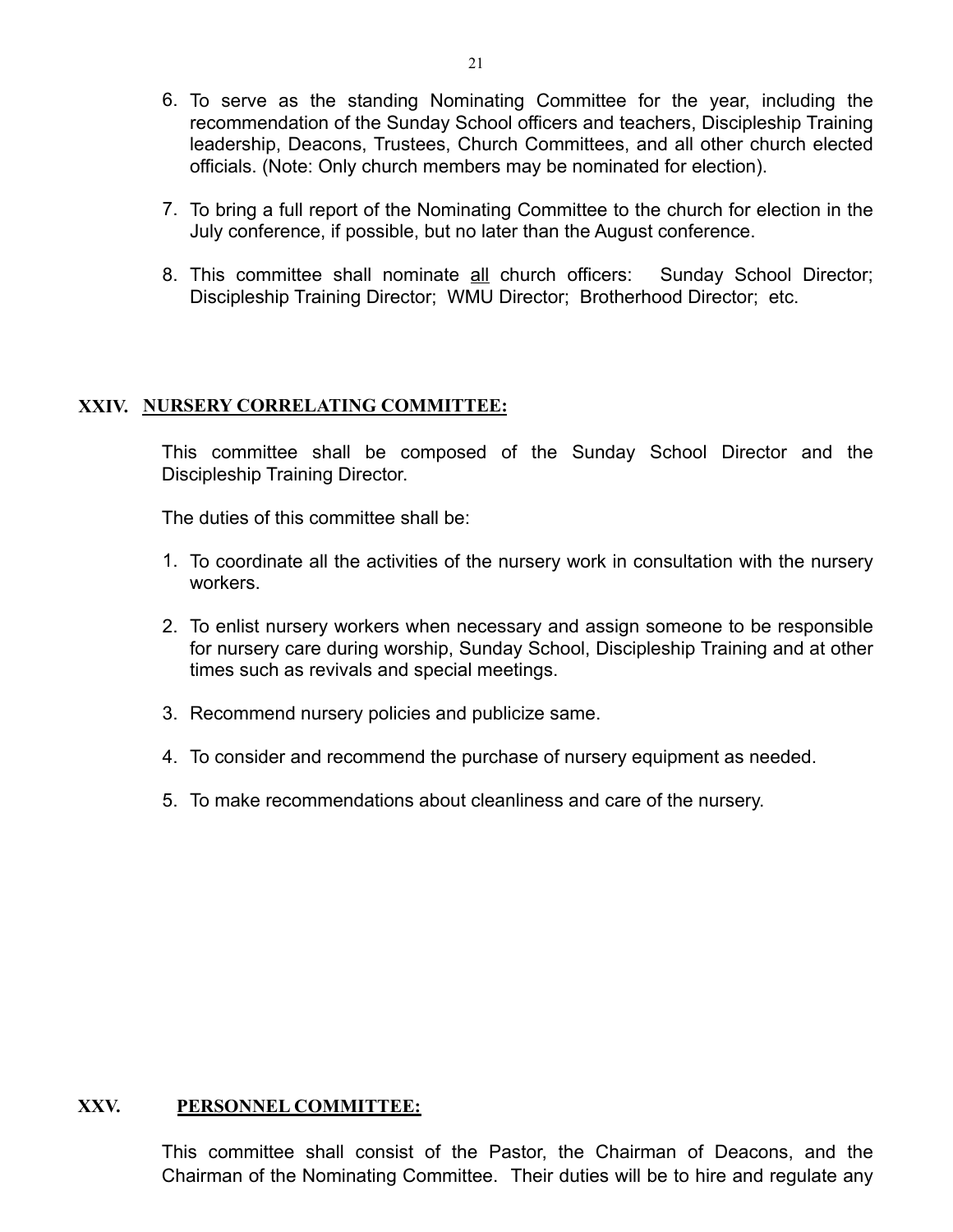position in the church not covered by the Constitution and By-Laws or contract position.

#### **XXVI. RECREATION COMMITTEE:**

This committee shall be composed of four (4) persons, one of which is the Recreational Director who shall serve as chairman.

The duties of this committee shall be:

- 1. To supervise and direct all athletic teams sponsored by the church. (It is suggested that the coach(es) of all church ball teams be invited to meet with this committee).
- 2. To plan and supervise the recreational program for all ages in our church.
- 3. To supervise the purchase of athletic and recreational equipment as authorized in the budget. To make recommendation to the Budget Committee for an amount to be included in the annual budget.

#### **XXVII. SENIOR CITIZENS COMMITTEE:**

This committee shall be composed of five (5) persons, one of whom shall serve as chairperson.

The duties of this committee shall be:

- 1. To plan and promote the activities for the senior citizens of the church. This should be done in consultation with the Pastor.
- 2. To be responsible for seeing that transportation to and from the church is provided for the senior citizens as needed.
- 3. To be responsible for planning and conducting at least one trip per year for this group.

#### **XXVIII. USHER COMMITTEE:**